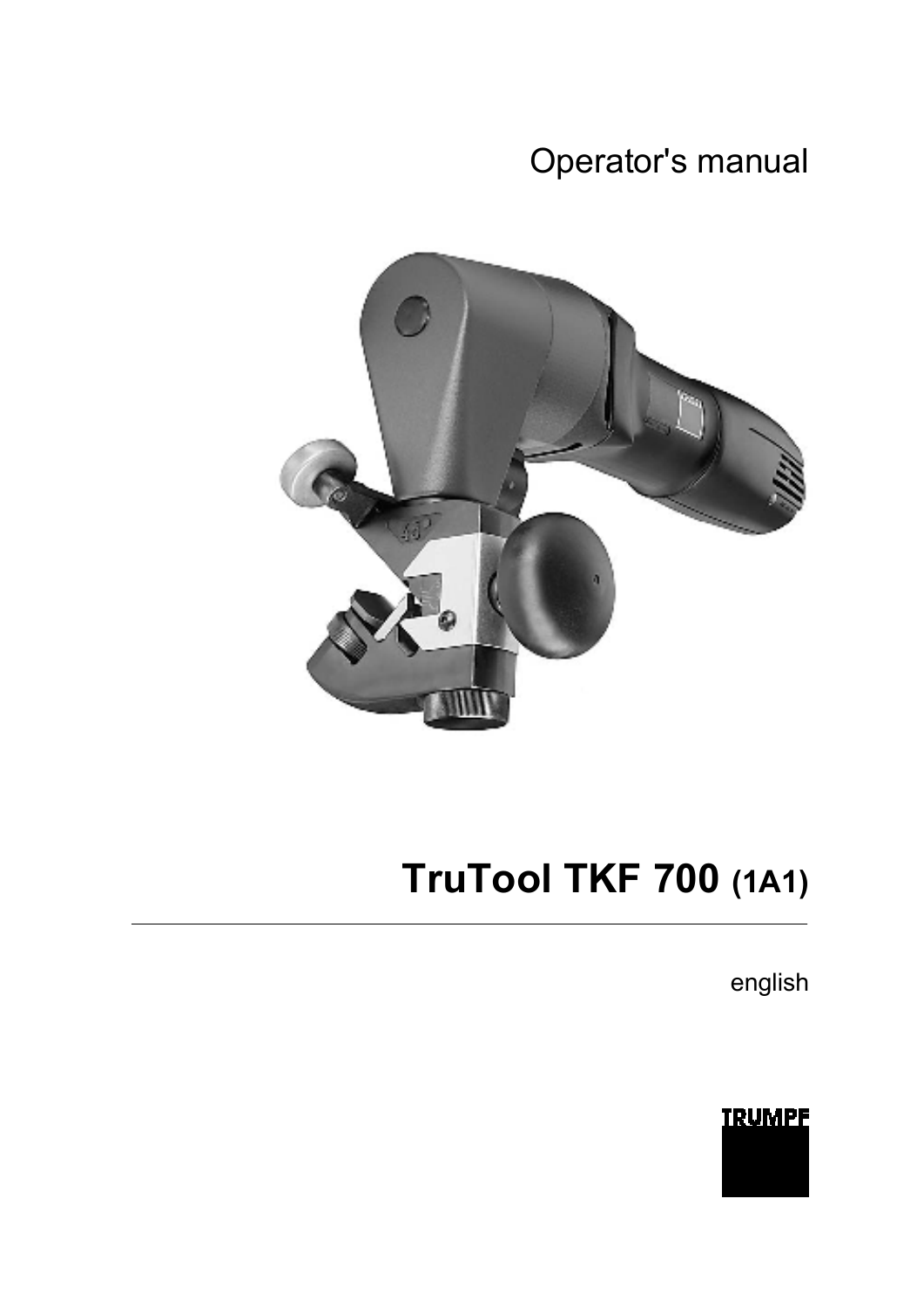

# **Table of contents**

| 1.  |                                          |  |
|-----|------------------------------------------|--|
| 2.  |                                          |  |
| 21  |                                          |  |
| 2.2 |                                          |  |
| 3.  |                                          |  |
| 3.1 |                                          |  |
| 3.2 |                                          |  |
| 3.3 |                                          |  |
| 3.4 |                                          |  |
| 3.5 |                                          |  |
| 3.6 | Mounting and aligning the machine in the |  |
|     |                                          |  |
| 4.  |                                          |  |
| 4.1 |                                          |  |
| 4.2 |                                          |  |
| 5.  |                                          |  |
| 5.1 |                                          |  |
|     |                                          |  |
|     |                                          |  |
|     |                                          |  |
| 5.2 |                                          |  |
| 6.  |                                          |  |
| 7.  |                                          |  |
| 8.  |                                          |  |

### Warranty

### **Replacement parts list**

#### **Addresses**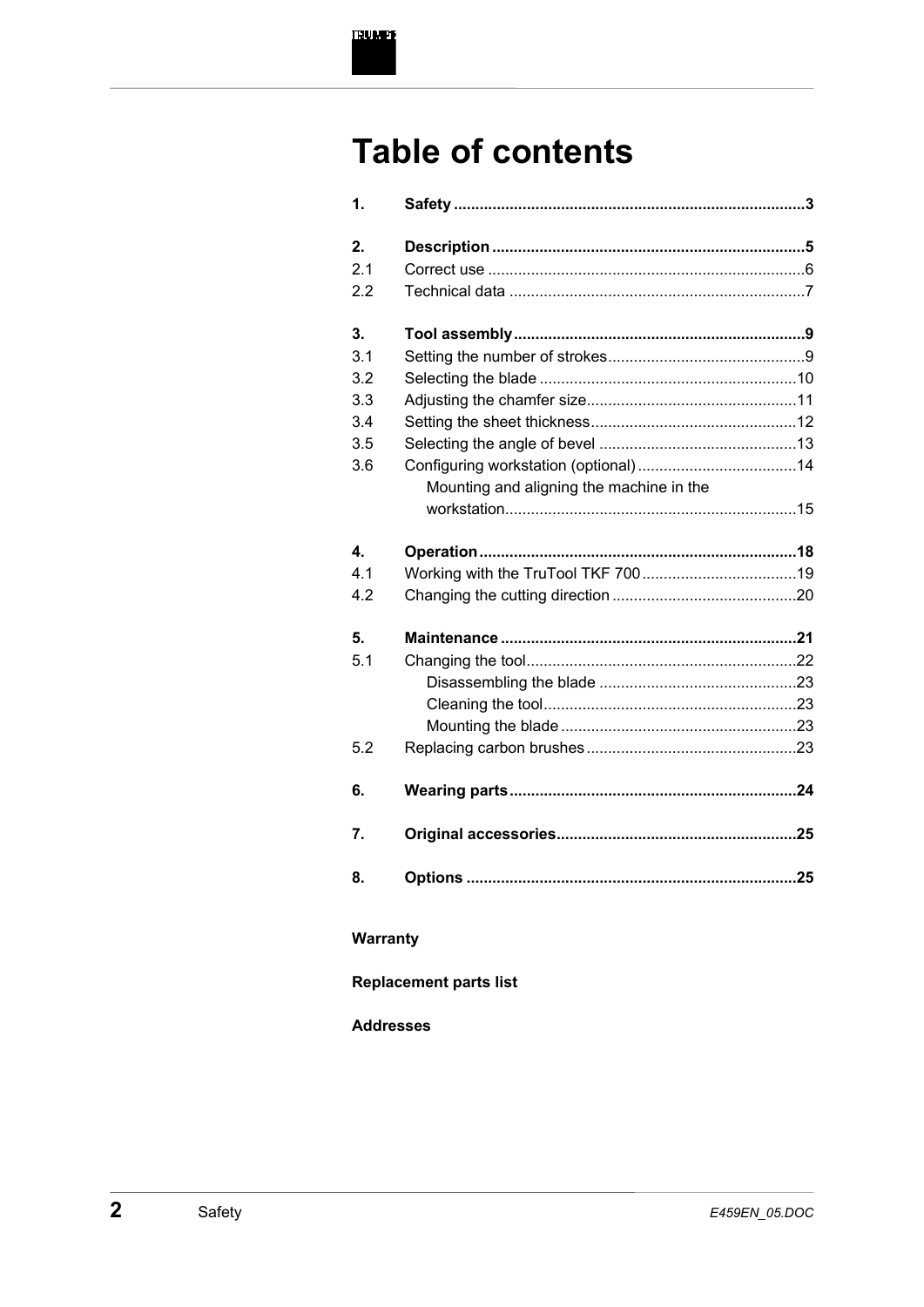

### **1. Safety**

 $\triangleright$  Read the Operator's Manual and the general safety rules (Material number 1239438, red document) in their entirety before starting up the machine. Follow precisely the directions contained therein. **USA/CAN** 

Read the Operator's Manual and the safety instructions (Material number 125699, red document) in their entirety before starting up the machine. Follow precisely the directions contained therein. **Rest of the world** 

> $\triangleright$  The safety regulations according to DIN VDE, CEE, AFNOR and other regulations which are valid in individual countries should be adhered to.



#### **Lethal danger due to electric shock!**

- $\triangleright$  Remove the plug from the plug socket before undertaking any maintenance work on the machine.
- $\triangleright$  Check the plug, the cable and the machine for damage each time before the appliance is used.
- $\triangleright$  Keep the machine dry and do not operate in damp rooms.
- When using the electric tool outside, connect the fault current (FI) protective switch with a maximum breaking current of 30 mA.



#### **Danger of injury possible due to improper handling!**

- $\triangleright$  When working with the machine, wear safety glasses, hearing protection, protective gloves and work shoes.
- $\triangleright$  Do not plug in the plug unless the machine has been switched off. Pull out the mains plug after use.



#### **Risk of injury to the hands!**

- $\triangleright$  Do not place your hand into the processing line.
- $\triangleright$  Use both hands to hold the machine.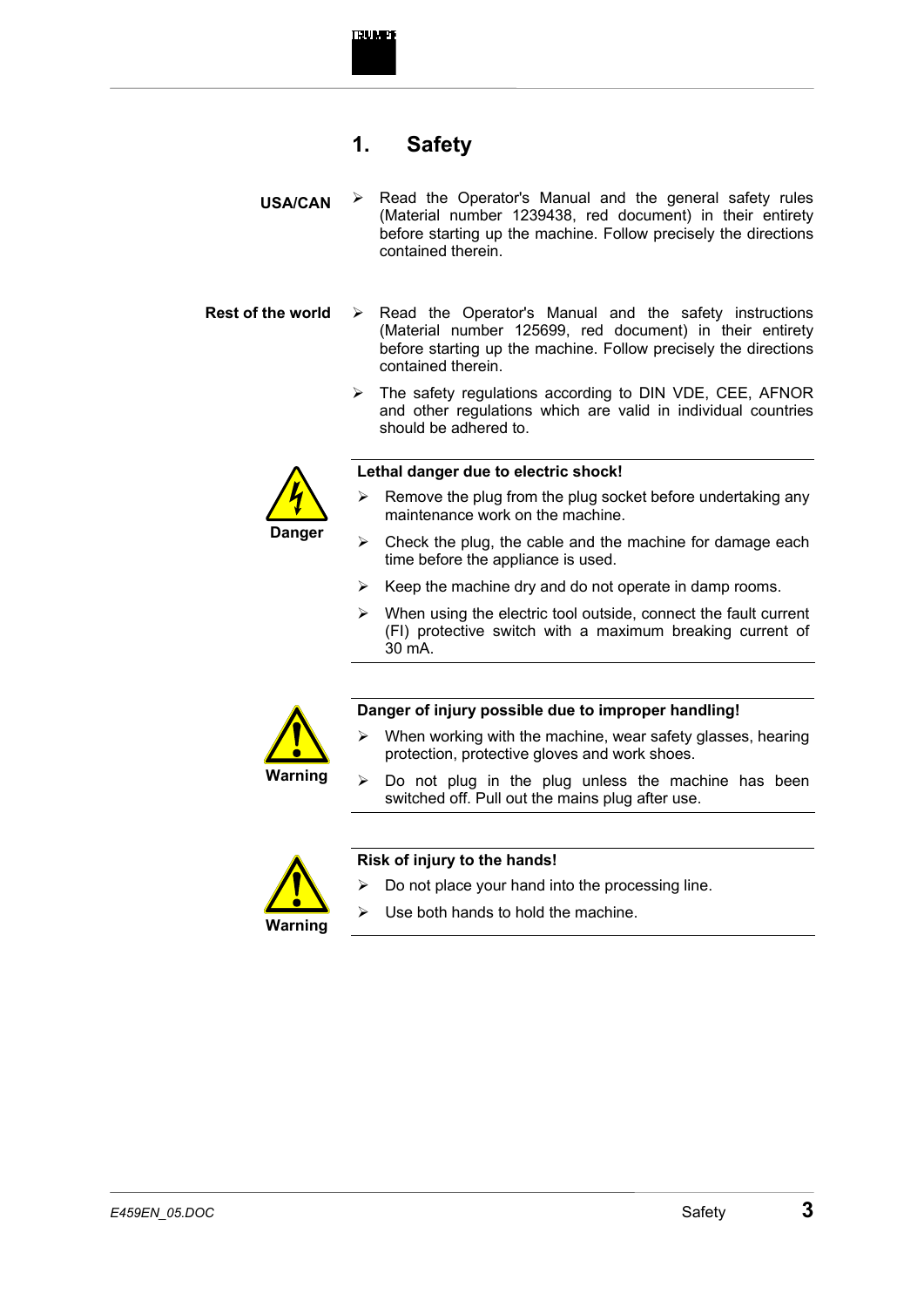

**Damage to property possible due to improper handling! The machine will be damaged or destroyed.** 

- $\triangleright$  Do not use the power cord to carry the machine.
- $\triangleright$  Always guide the electric cord away from the back of the machine and do not pull it across sharp edges.
- $\triangleright$  Arrange for start-ups and checks on manual electric tools to be carried out by a trained specialist. Only used the original accessories provided by TRUMPF.



#### **Risk of injury from falling machinery!**

**The entire weight of the machine must be taken up after processing of the work workpiece.** 

 $\triangleright$  Use suspension eyelet with balancer.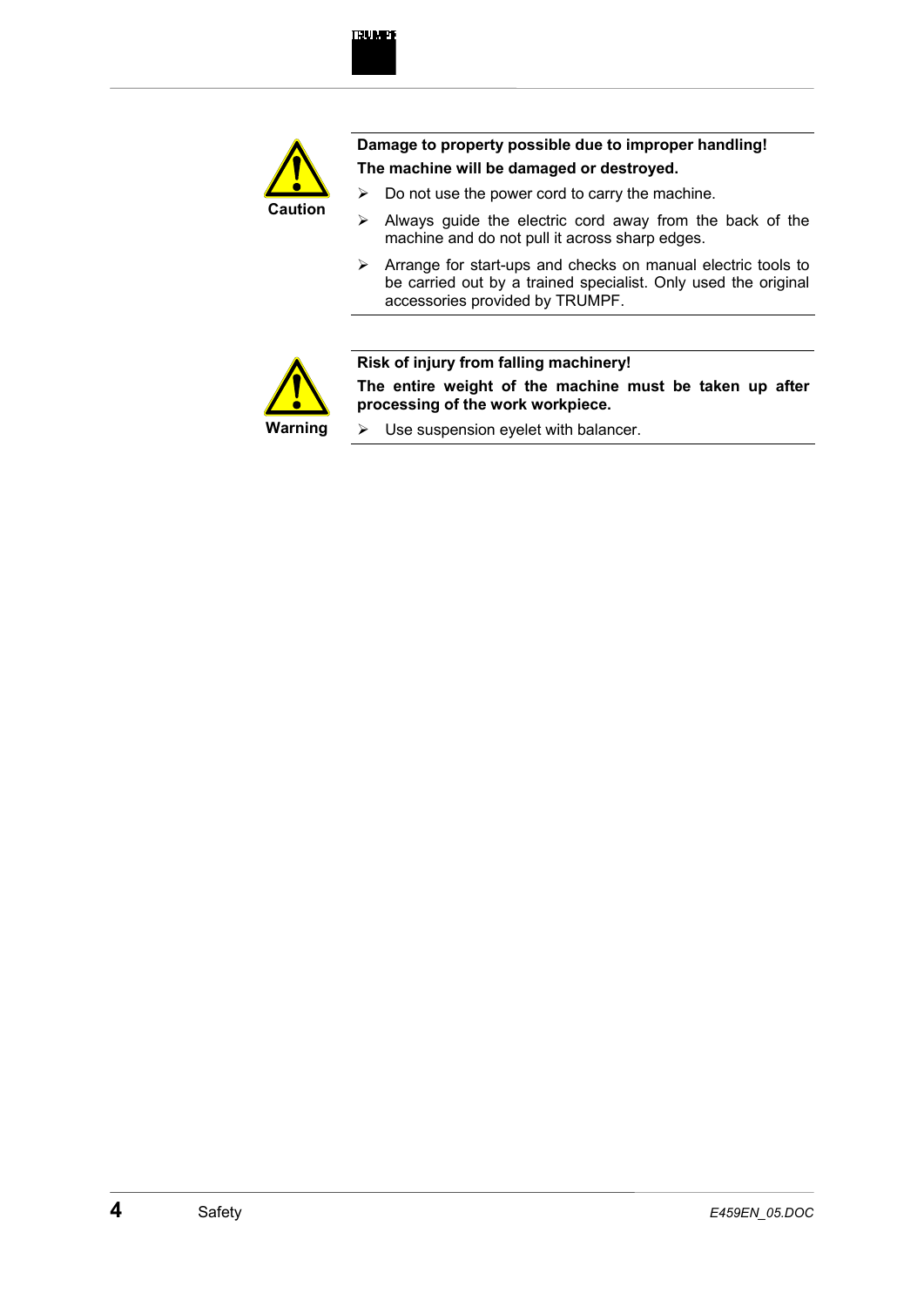



# **2. Description**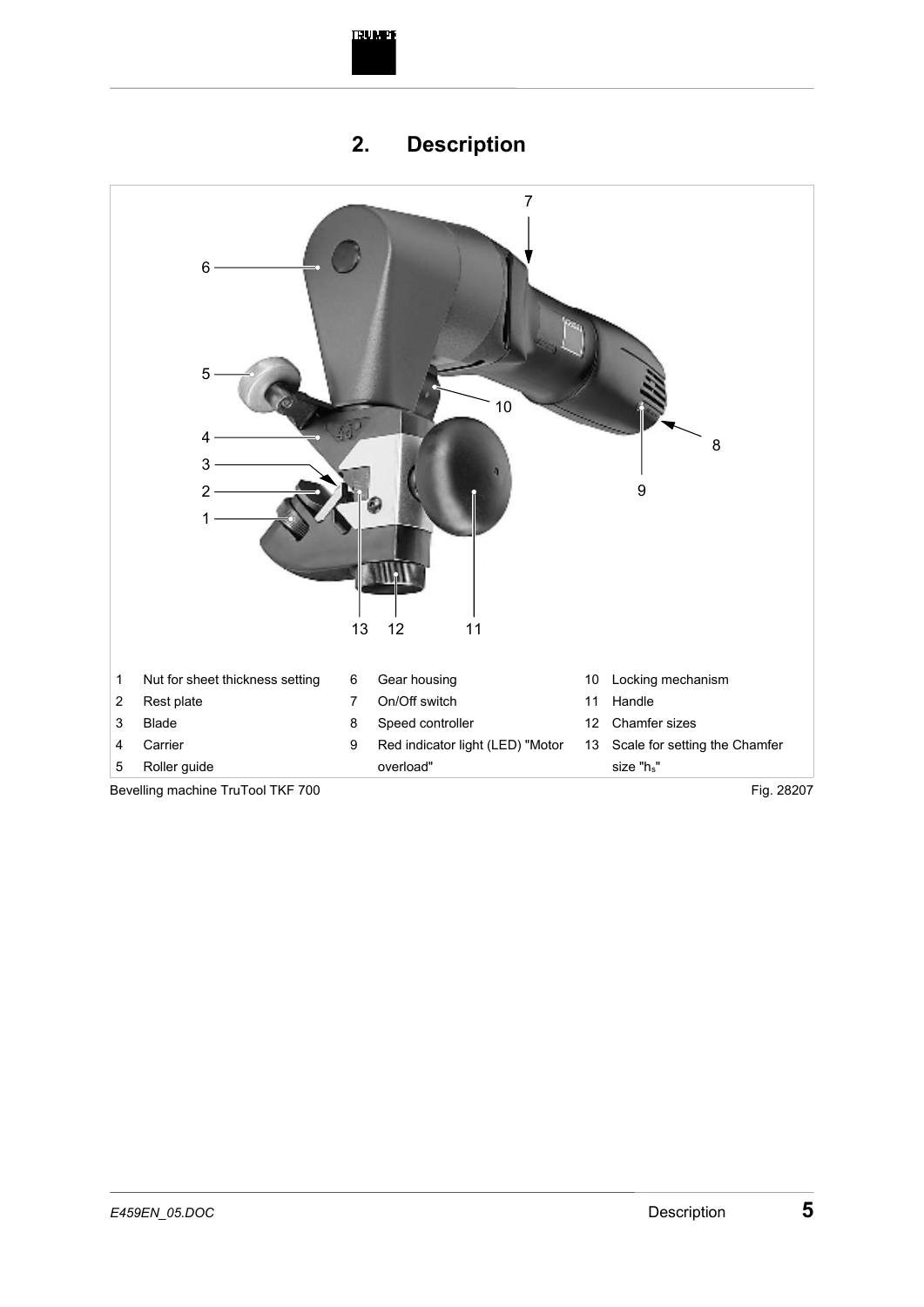



#### **Risk of injury!**

**IRUMPI** 

 $\triangleright$  For processing and materials, only use machines which are named in "Correct use".

The TRUMPF bevelling machine TruTool TKF 700 is an electric hand tool used for the following applications:

- Preparation of all of the K-, V-, X- and Y-shaped welding grooves usual for gas and electrical fusion welding with various continuously-adjustable angles of bevel and continuouslyadjustable lengths of bevels.
- Forming of uniform, oxide-free, bright metallic welding bevel edges in steel and aluminium.
- Machining of chromium steel and similar high-tensile materials.
- Bevelling of straight and curved edges insofar as the minimum radius with inner curves is at least 40 mm.
- Bevelling of edges on flat and crooked workpieces, particularly in connection with tubes when the inside diameter is at least 80 mm in size. (supporting roller, Material No. 131559).
- Bevelling of edges in both directions, whereby the bevelling can begin and end at any give point on the sheet edge.
- Bevelling of edges on large, bulky workpieces, for which the bevelling machine is guided as a hand-held device.
- Machining of small workpieces, for which the bevelling machine is kept in a stationary position. A workstation is used for this purpose (Order No. 977764).
- Bevelling of edges in normal position (carrier underneath the machine) and in "upside-down position" (carrier above the machine), which is particularly advantageous with the bevelling of X- and K-welding grooves.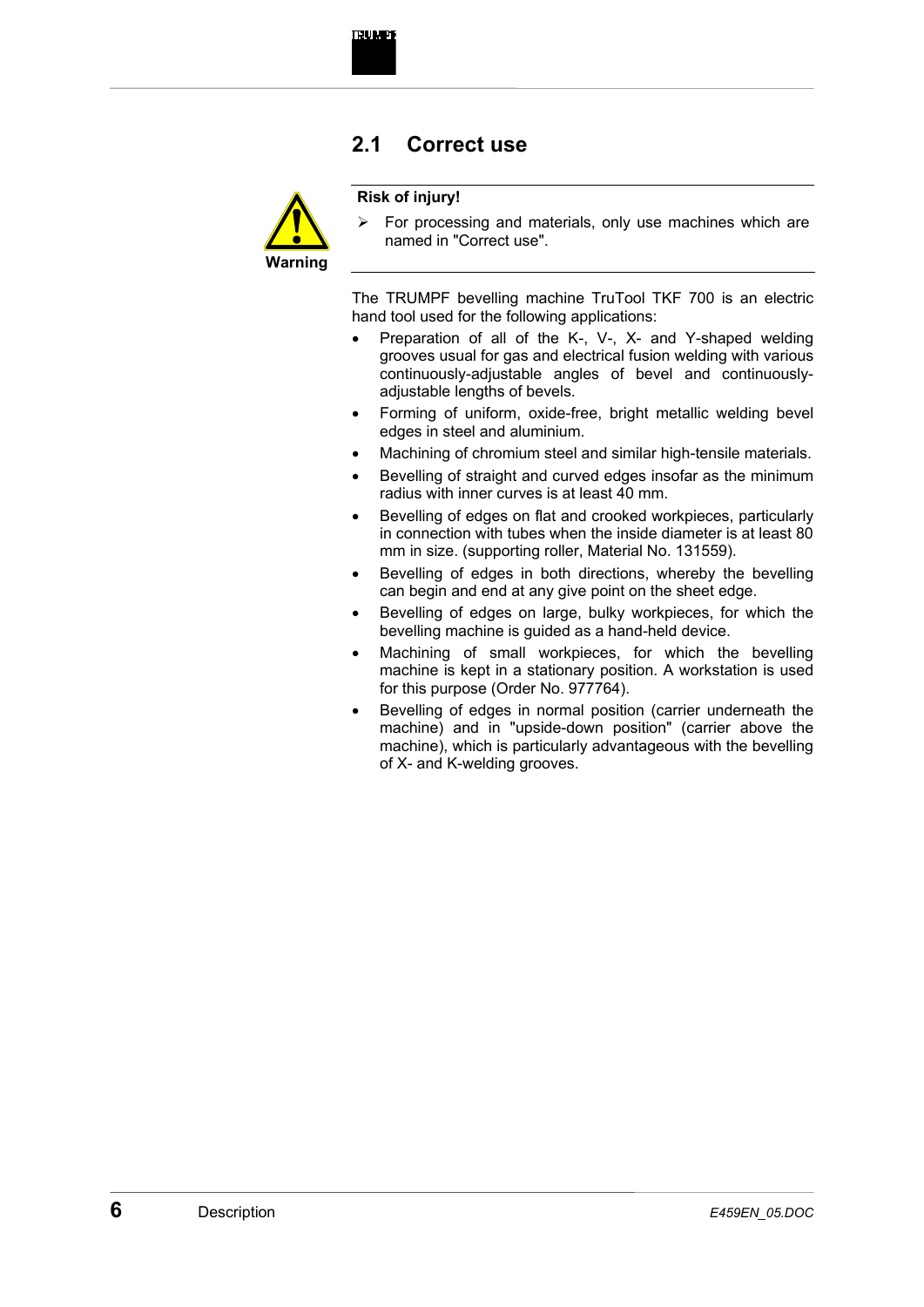

# **2.2 Technical data**

| $30^\circ$      |                   |                                                                                            |
|-----------------|-------------------|--------------------------------------------------------------------------------------------|
|                 | $37.5^\circ$      | $45^\circ$                                                                                 |
| 6 mm (0.236 in) |                   |                                                                                            |
| 5 mm (0.196 in) | 4.5 mm (0.177 in) | 4 mm $(0.157 \text{ in})$                                                                  |
|                 |                   | $3$ mm $(0.118$ in)                                                                        |
|                 |                   | 5.5 mm $(0.216 \text{ in})$ 5 mm $(0.196 \text{ in})$<br>3.5 mm (0.138 in) 3 mm (0.118 in) |

Max. chamfer size "h<sub>s</sub>"

Table 1



Fig. 12263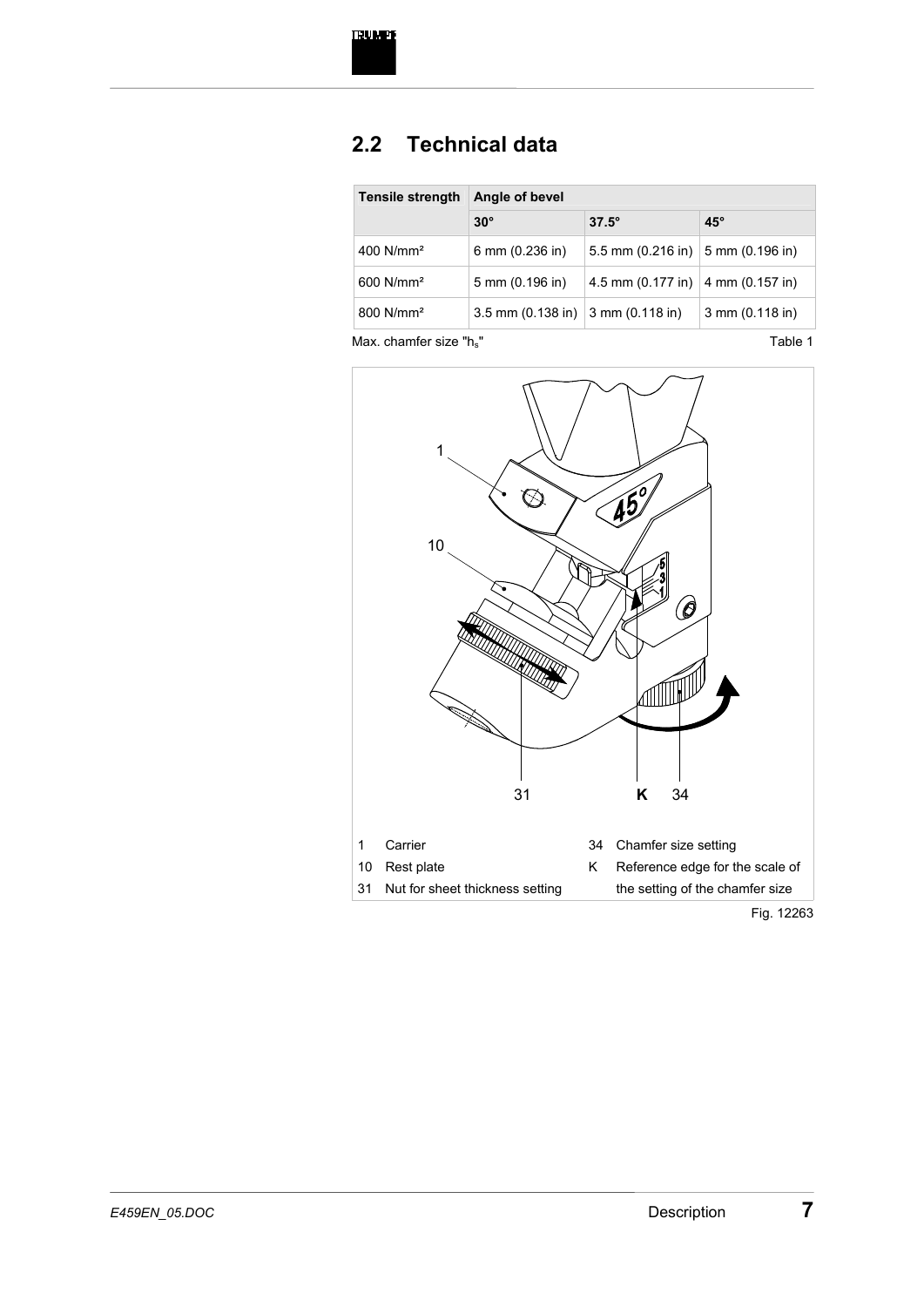|                                                 | <b>Rest of the world</b> |                 |                 | <b>USA</b>    |
|-------------------------------------------------|--------------------------|-----------------|-----------------|---------------|
|                                                 | <b>Values</b>            | <b>Values</b>   | <b>Values</b>   | <b>Values</b> |
| <b>Voltage</b>                                  | 230 V                    | 120 V           | 110 V           | 120 V         |
| Frequency                                       | 50/60 Hz                 | 50/60 Hz        | 50/60 Hz        | 50/60 Hz      |
| <b>Working speed</b>                            | $1.5$ m/min              | $1.5$ m/min     | $1.5$ m/min     | $5$ ft/min    |
| <b>Nominal power</b><br>consumption             | 1400 W                   | 1200 W          | 1140 W          | 1200 W        |
| Stroke rate with<br>idle run                    | 725/min                  | 620/min         | 620/min         | 620/min       |
| <b>Weight with</b><br>guide handle              | 5.4 kg                   | 5.4 kg          | 5.4 kg          | $12$ lbs      |
| Max. sheet<br>thickness                         | $15 \text{ mm}$          | $15 \text{ mm}$ | $15 \text{ mm}$ | $0.59$ in     |
| <b>Smallest radius</b><br>with inner<br>cutouts | 40 mm                    | $40 \text{ mm}$ | 40 mm           | $1.57$ in     |
| <b>Smallest tube</b><br>inside diameter         | 80 mm                    | 80 mm           | 80 mm           | $3.14$ in     |
| <b>Protective</b><br>insulation                 | Class II                 | Class II        | Class II        | Class II      |

Technical Data

Table 2

| Noise and vibration             | Measurement values according to<br><b>EN 50144</b>     |
|---------------------------------|--------------------------------------------------------|
| A-weighted sound level          | Typically 84 dB (A)                                    |
| A-weighted acoustic power level | Typically 85 dB (A)                                    |
| Hand-arm vibration              | Typically less than or equal to<br>$2.5 \text{ m/s}^2$ |

Measured values for noise and vibration

Table 3

#### **Note**

The measured values specified above may be exceeded while working.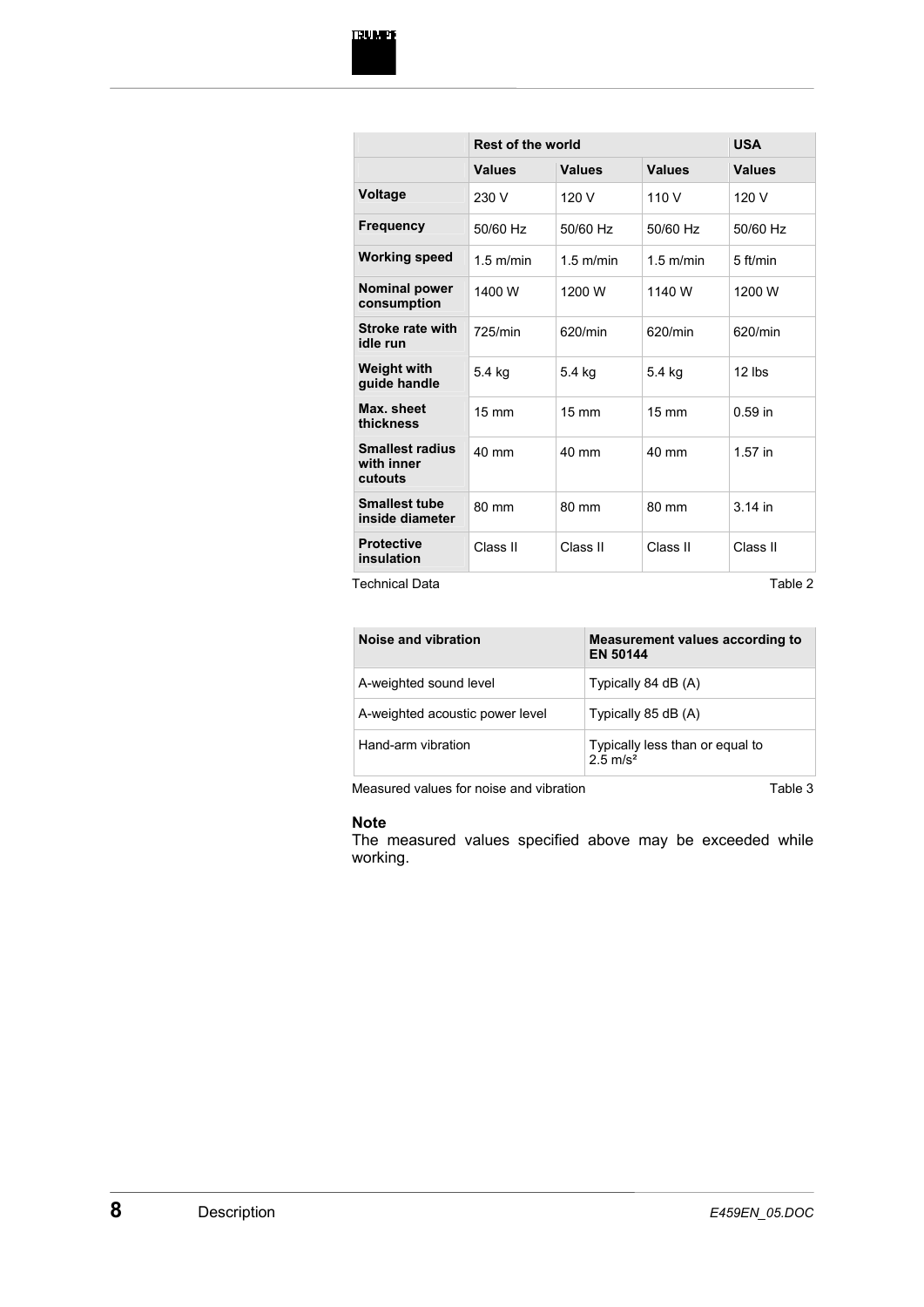

# **3. Tool assembly**

# **3.1 Setting the number of strokes**

A reduced number of strokes improves the quality of the work

- For machining radiuses.
- For tube machining.
- For machining steel with a tensile strength > 400 N/mm² (improved service life).

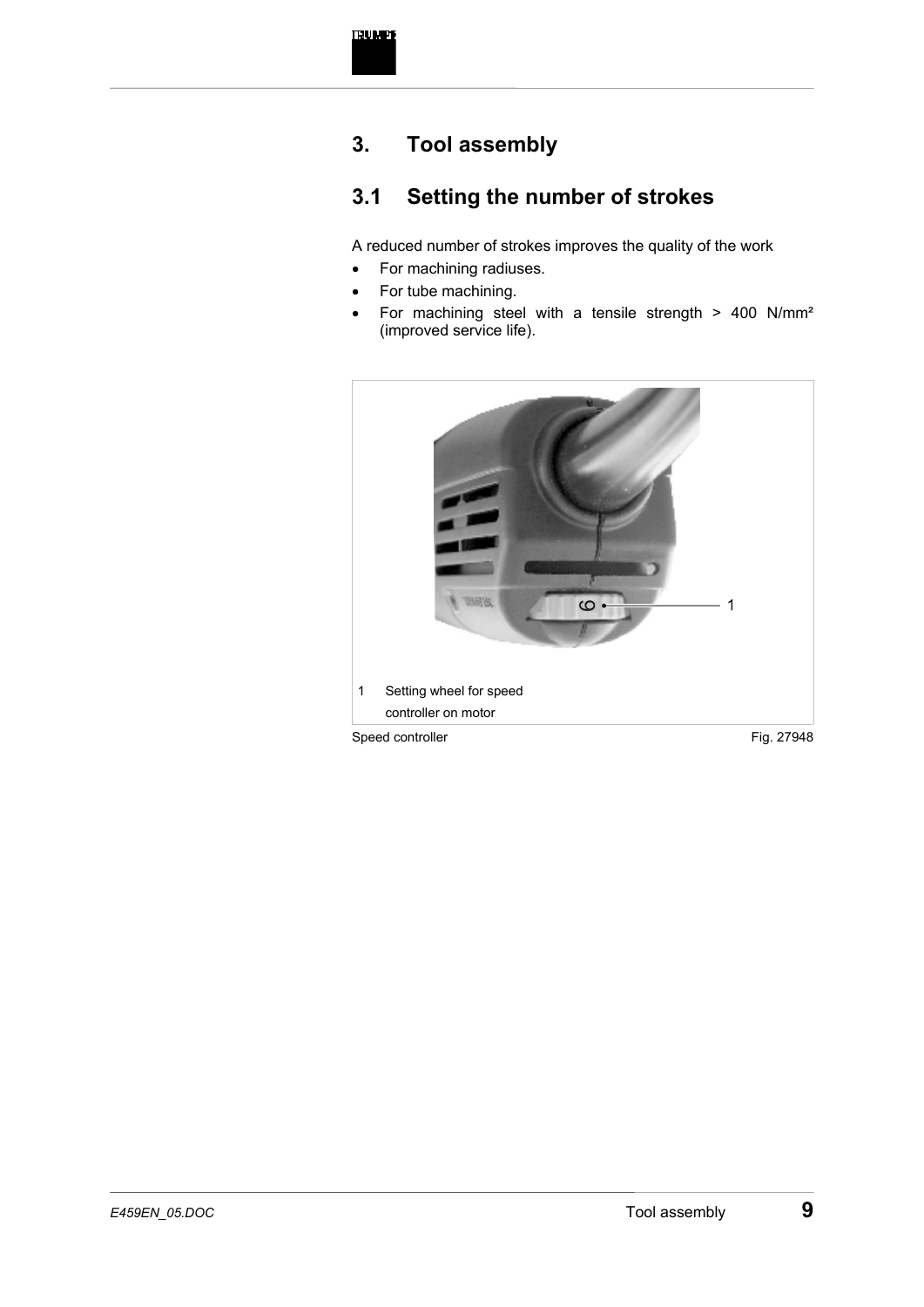

# **3.2 Selecting the blade**

2 different blades are available for machining sheets of different tensile strengths:

|                                                       | <b>Standard</b>             | <b>High-tensile blade</b> |
|-------------------------------------------------------|-----------------------------|---------------------------|
| <b>Blade type</b>                                     |                             |                           |
| <b>Material No.</b>                                   | 130879                      | 130880                    |
| Tensile strength of the<br>material to be<br>machined | up to 400 N/mm <sup>2</sup> | $>400$ N/mm <sup>2</sup>  |
| <b>Example</b>                                        | Mild steel, aluminium       | Chromium steel            |

Table 4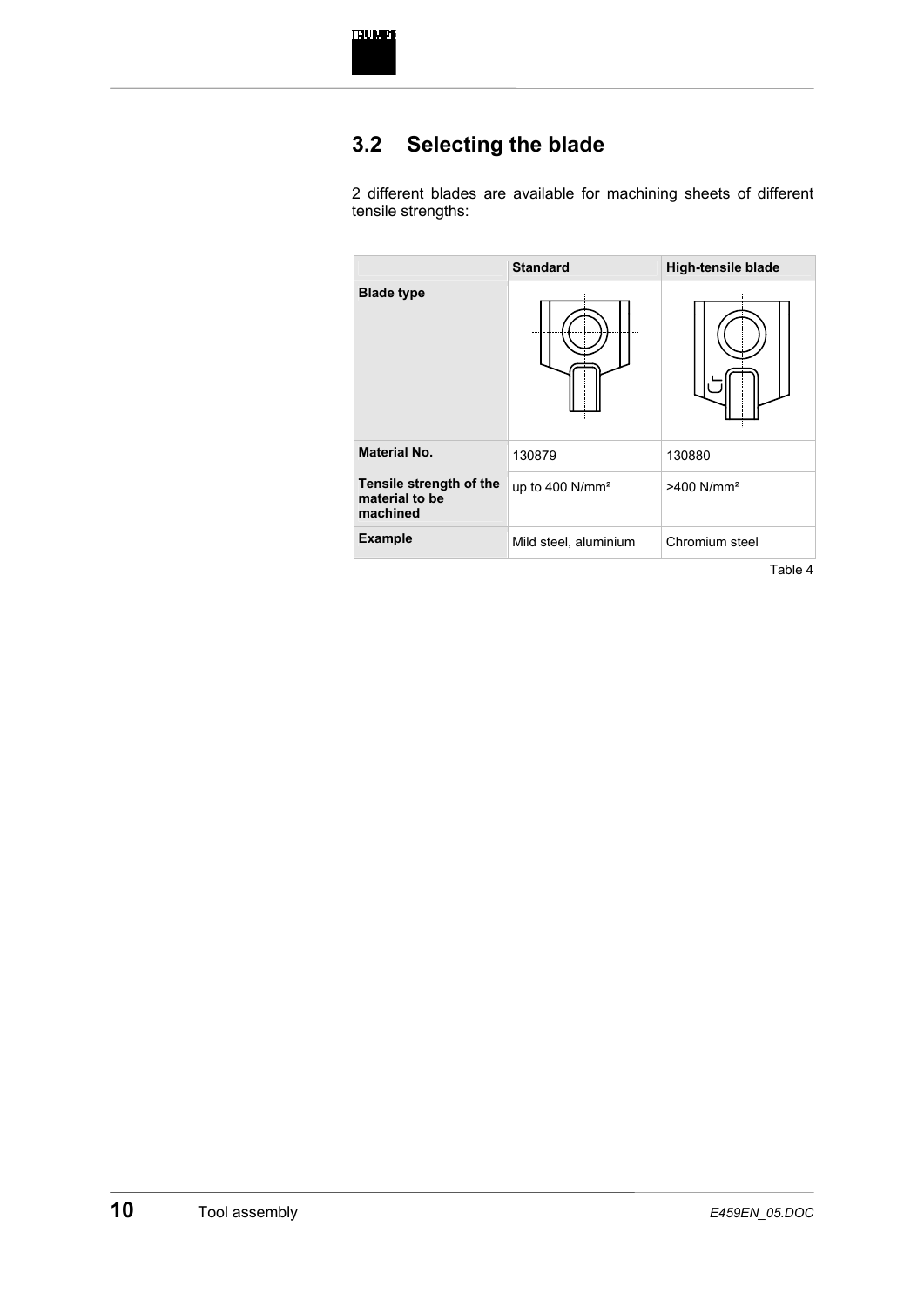





 $\triangleright$  Set the dimension h<sub>s</sub> "Chamfer size" directly above the scale.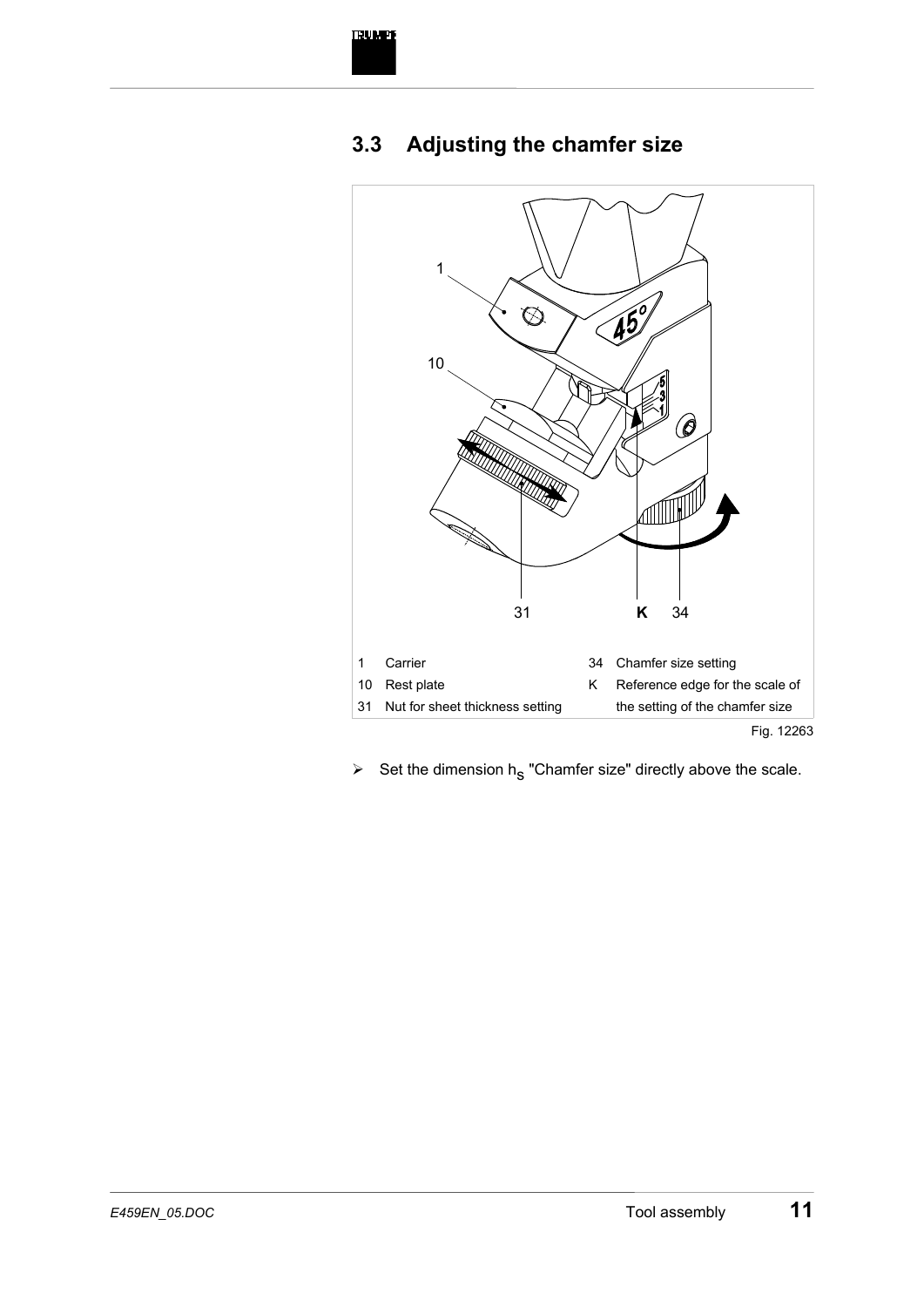

# **3.4 Setting the sheet thickness**

- 1. Place machine on the sheet (work position).
- 2. Tighten the rest plate (10) to the sheet using the nut (31) and rotate back to the next engagement position (play circa 0.1-0.3 mm).

| <b>Sheet thickness</b> | Angle of bevel |                |                |  |
|------------------------|----------------|----------------|----------------|--|
| "s" [mm]               | $30^\circ$     | $37.5^\circ$   | $45^\circ$     |  |
| $≤15$                  | $1-6$ mm       | $1-5.5$ mm     | $1-5$ mm       |  |
| 16                     | $2-6$ mm       | $1.5 - 5.5$ mm | $1-5$ mm       |  |
| 17                     | $3-6$ mm       | $2.5 - 5.5$ mm | $2-5$ mm       |  |
| 18                     | $4-6$ mm       | $3.5 - 5.5$ mm | $3-5$ mm       |  |
| 19                     | $5-6$ mm       | $4.5 - 5.5$ mm | $4-5$ mm       |  |
| 20                     | 6 mm           | $5.5$ mm       | $5 \text{ mm}$ |  |

Chamfer size with given sheet thickness Table 5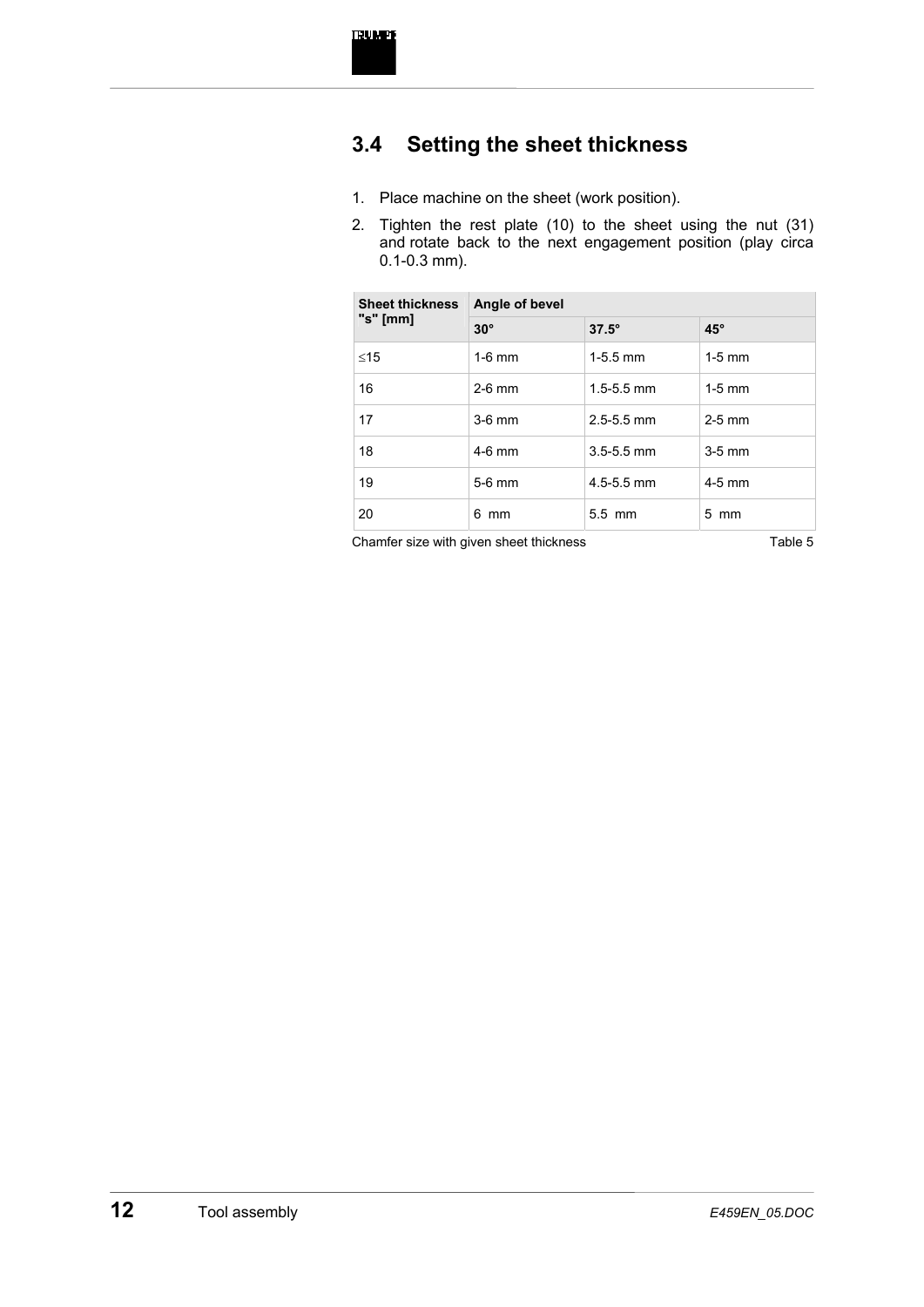

### **3.5 Selecting the angle of bevel**

3 carriers are available with the angles 30° / 37.5° / 45° for the bevelling machine.

The selection of the angle is determined by replacing the entire carrier:

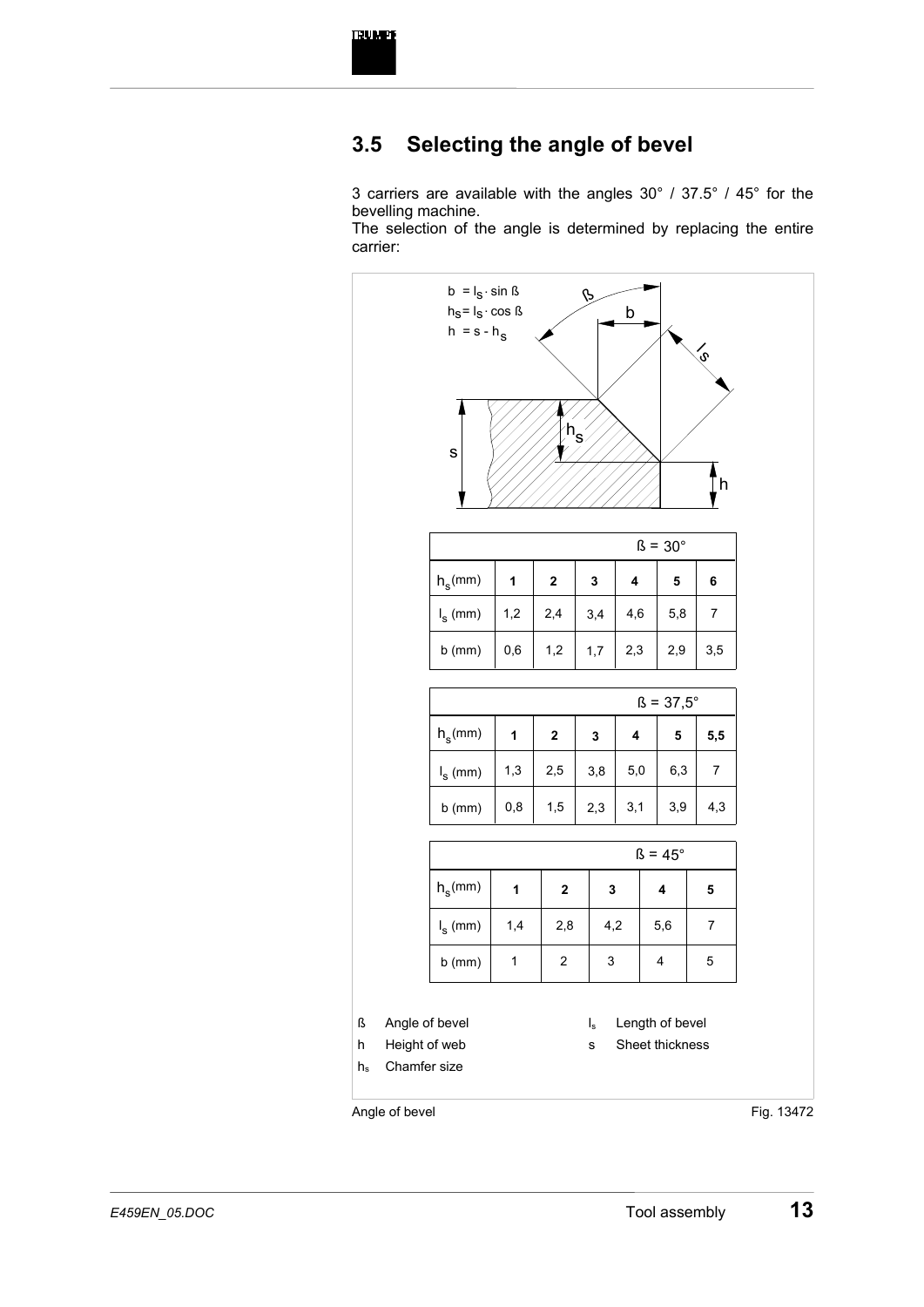# **3.6 Configuring workstation (optional)**



#### **Risk of possible injury from sharp blades!**

 $\triangleright$  Do not reach into the area which is covered over by the hand protection device.

The workstation in which the TruTool TKF 700 bevelling machine can be fastened is used for machining small workpieces.

This workstation, which stands on a non-skid support, must screwed down tightly to a table through mounting holes. Support area: 220x450 mm, height approximately 220 mm.



The machining of small workpieces in the workstation Fig. 15496 and The machining of small workpieces in the workstation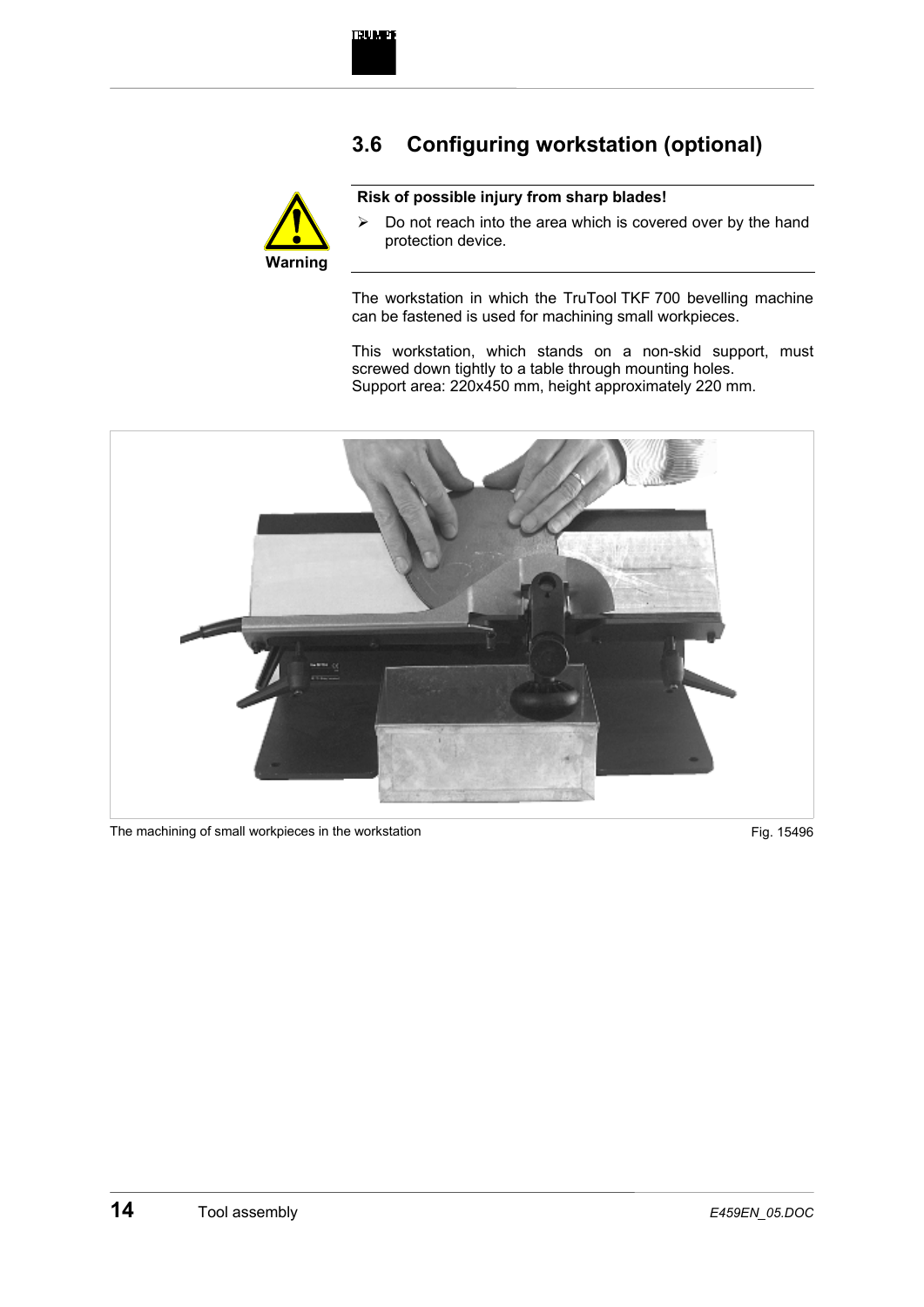

### **Mounting and aligning the machine in the workstation**

- 1. Rotate the machine carrier into the correct position.
- 2. Fasten the machine in the workstation with the help of the screw (110) (wrench can be found among the accessories).
- 3. Loosen the two clamping levers (46).
- 4. The plate (45) in which the machine is held can be adjusted only by turning the star grips (49).
- 5. This will cause the pressure die to be repositioned in relation to the strips (41) and (42). (Pressure die = hardened support piece on which the sheet edge to be machined is slid along during the work process).
- 6. Set chamfer size and sheet thickness at the two knurled nuts (31) and (34) on the machine.



Setting value of the machine pressure die in relation to the strips at the workstation

Fig. 13403

7. Pressure die min. 0, max. 0.5 mm above the support area of the strips (41) (42).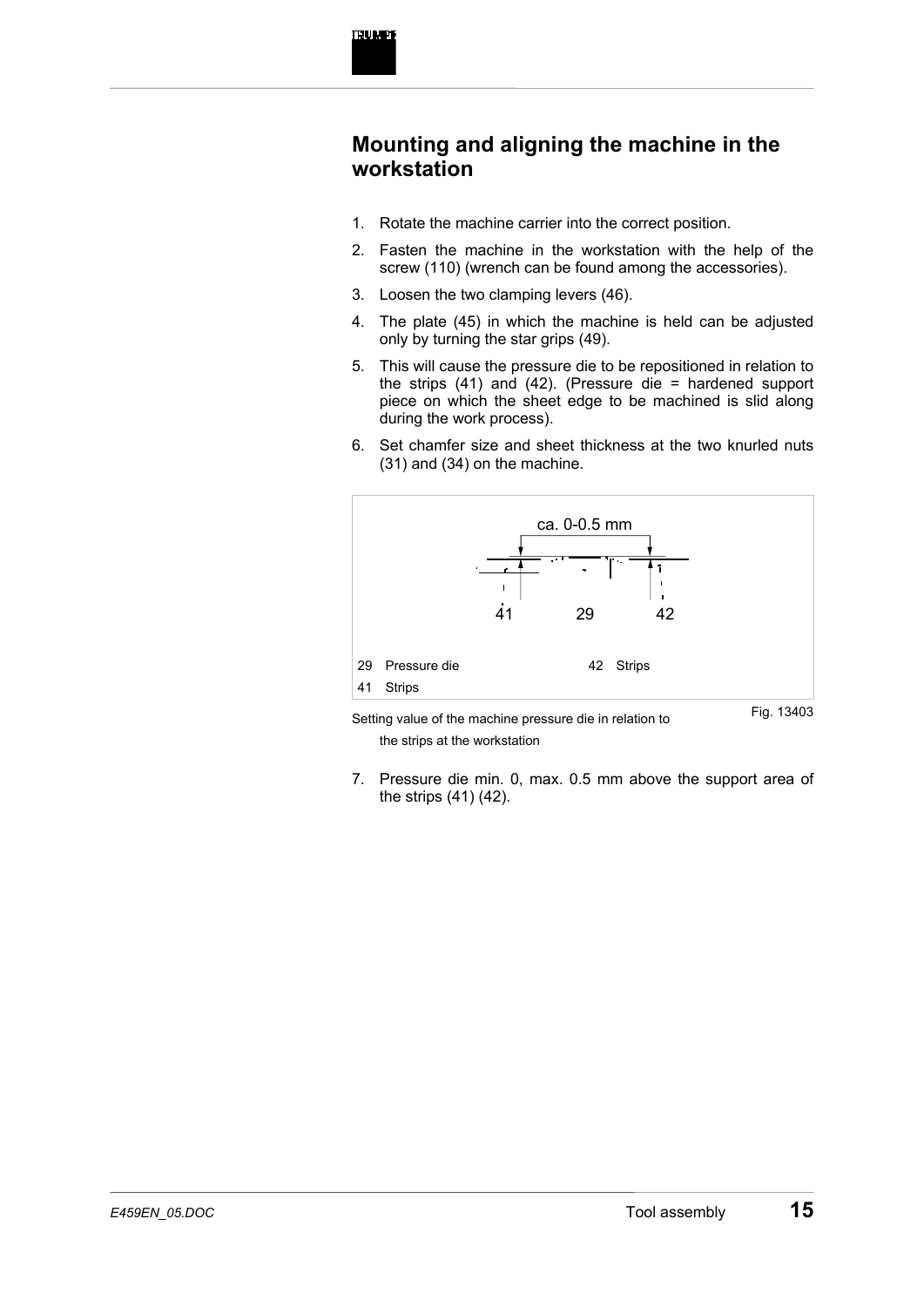# **TRUMPT**

| 46                                      | 55<br>130 110<br>47<br>45<br>41<br>50<br>52 | 42<br>49<br>48<br>40           |
|-----------------------------------------|---------------------------------------------|--------------------------------|
| Position                                | Designation                                 | Material identification number |
| 40                                      | Trestle                                     | 133885                         |
| 41                                      | Strip, right                                | 133883                         |
| 42                                      | Strip, left                                 | 133884                         |
| 45                                      | Plate                                       | 133886                         |
| 46                                      | Clamping levers (2x)                        | 105652                         |
| 47                                      | Cap screw M 5x10-12 DIN 912                 | 014524                         |
| 48                                      | Lock nut (knurled nut) (2x)                 | 133947                         |
| 49                                      | Star grip                                   | 133948                         |
| 50                                      | Disc 8.4-ST DIN 125                         | 023671                         |
|                                         | Cap screw M 5x16-12 DIN 912                 | 014540                         |
| 52                                      | Swarf box                                   | 138911                         |
| 55                                      | Hand protection                             | 134674                         |
| 110                                     | Cap screw M 8x60-12 DIN 912                 | 015059                         |
| 130                                     | Tension spring                              | 135309                         |
| Warkstotion (optional Order No. 077764) |                                             | $\Gamma$ : $\sim$ $4E407$      |

Workstation (optional, Order No. 977764)

Fig. 15497

- 8. It should be noted that the plate (45) is repositioned parallel to the strips (41) (42).
- 9. Lay flat part of sheet with straight edge on the strips (41) (42).
- 10. Turn star grip (49) until the pressure die is up against the sheet edge.
- 11. Turn both star grips (49) by approximately 1/4 of a revolution further to the right, respectively, and lock with the knurled counter nut (48).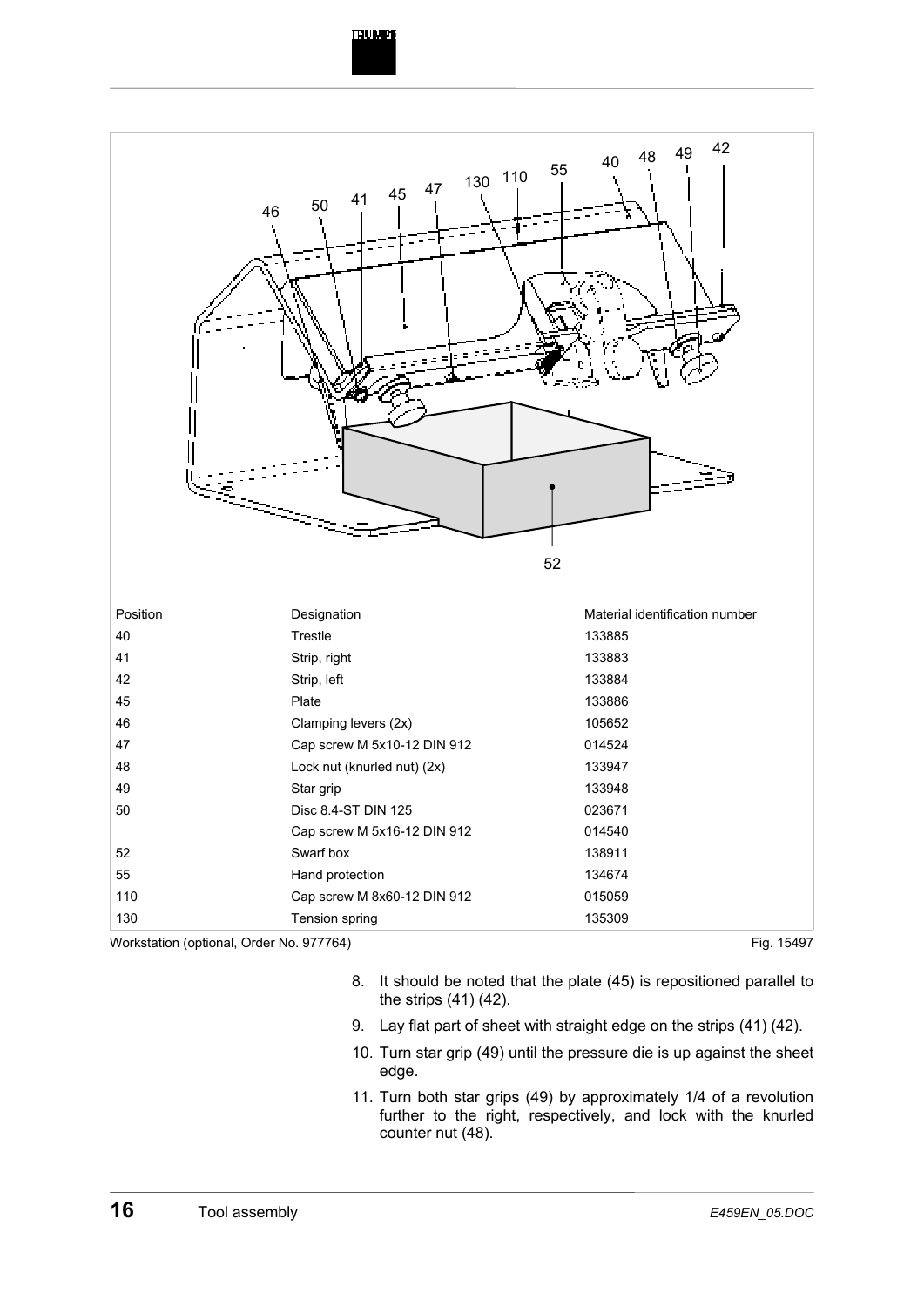- 12. Clamp the plate (45) tightly with the two clamping levers (46).
- 13. The workpiece will lie on the plate (45).

#### **Note**

Hold the work piece during machining in such a way that the surface lies on the plate (45) and the sheet edge lies on the strips (41) (42).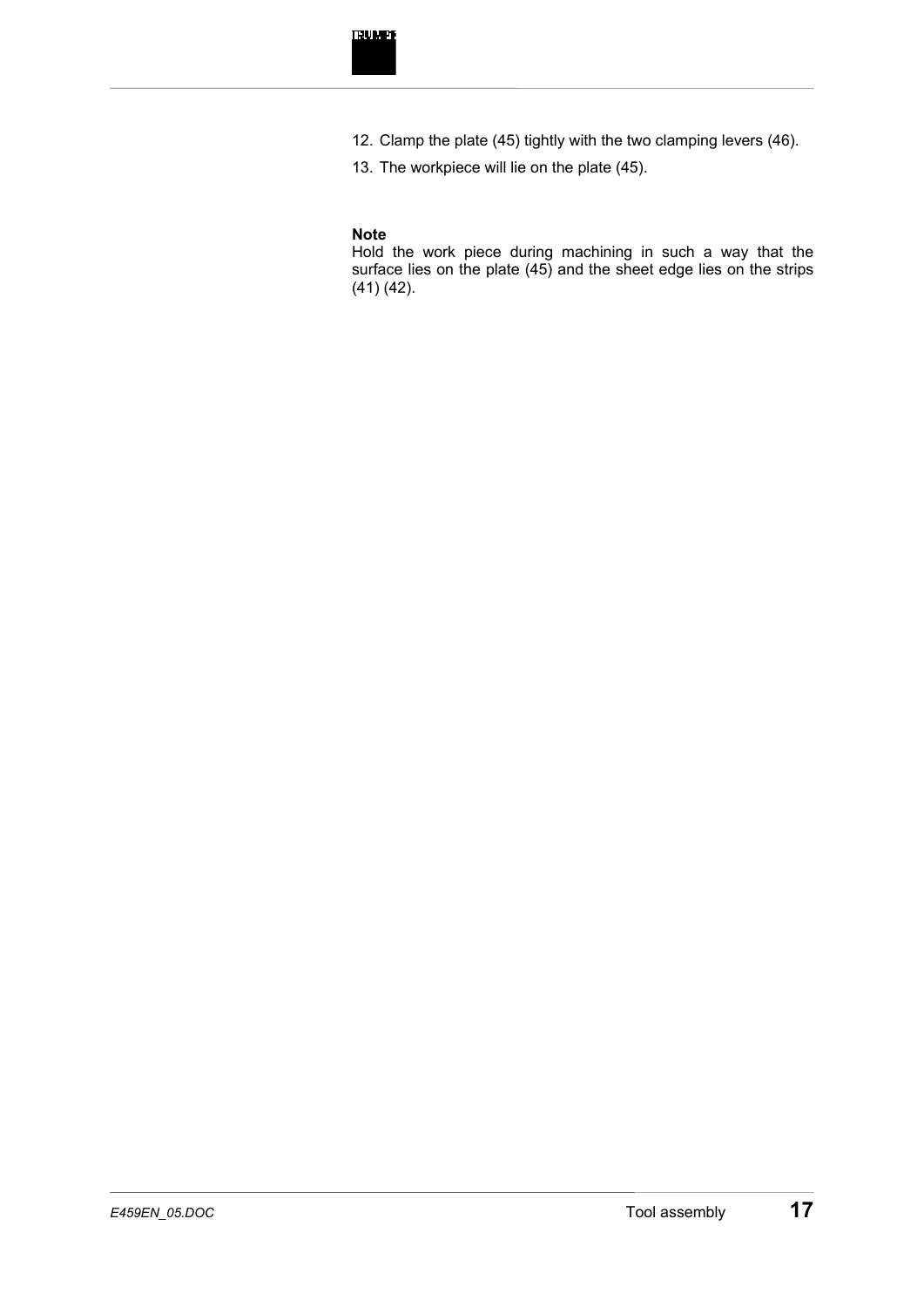

### **4. Operation**



**Damage to property possible due to too-high network voltage!** 

**Damage to the motor.** 

 $\triangleright$  Check the power supply. The power supply must correspond to the information on the machine type plate.



#### **Danger of injury possible due to improper handling!**

- $\triangleright$  When working with the machine, always ensure that it has a secure base.
- $\triangleright$  Never touch the tool while the machine is running.
- $\triangleright$  Always guide the machine away from the body while working.
- $\triangleright$  Do not work holding the machine above your head.

| <b>Electromagnetic faults</b> | The appliance may switch off prematurely when affected by        |
|-------------------------------|------------------------------------------------------------------|
|                               | electromagnetic disruptions. The appliance will resume operation |
|                               | when the faults have been cleared.                               |
|                               |                                                                  |

#### If the motor temperature is too high, the motor will switch off. The red indicator light (LED) with the motor lights up. **Motor overload protection**

 $\triangleright$  Allow the machine to run in idle until it has cooled down.

The machine can be operated again normally after it has cooled down.

#### **Note**

Check the cutting edge of the blade hourly.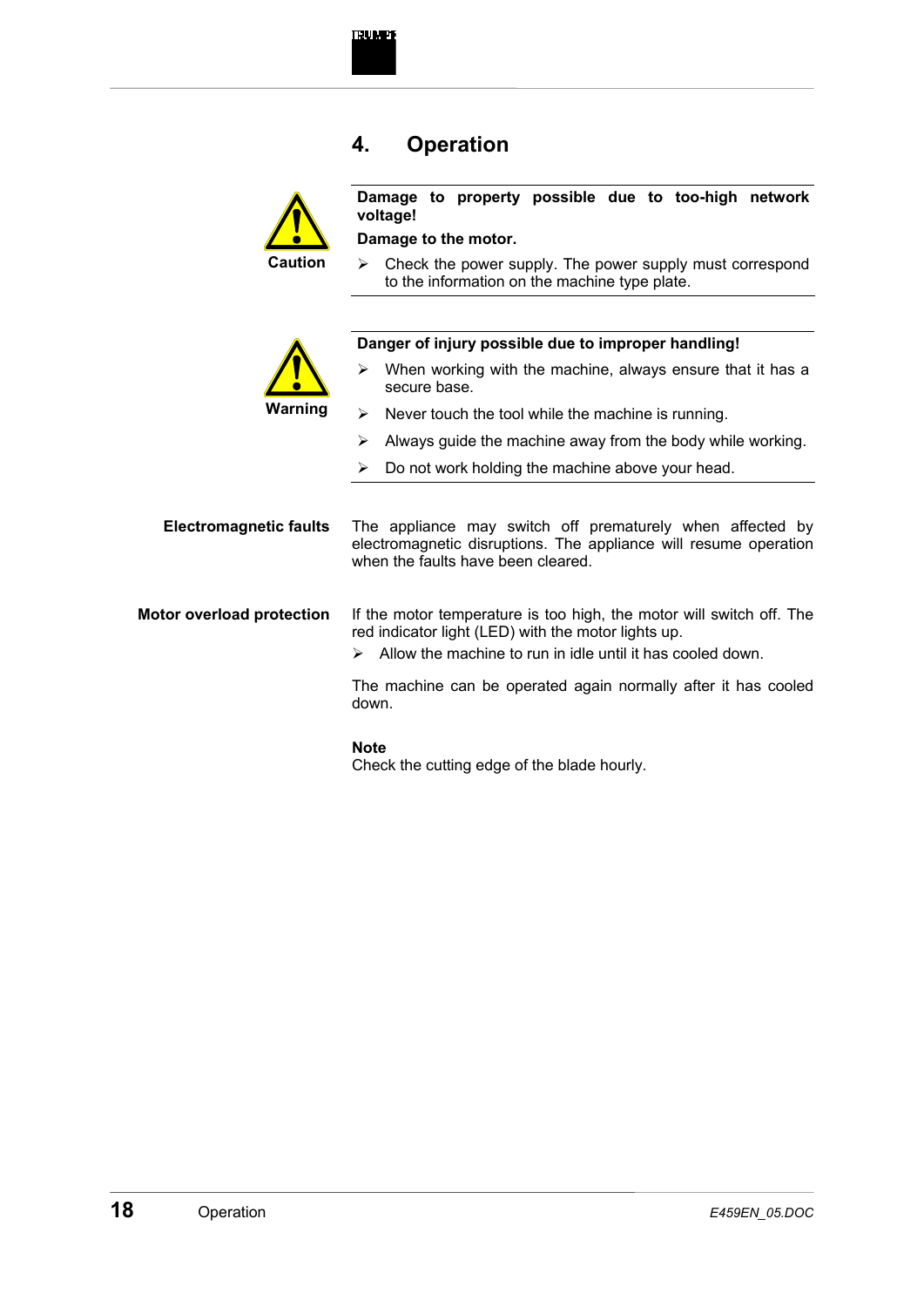

# **4.1 Working with the TruTool TKF 700**

#### **Switching on and off**



**Switching on the TruTool TKF 700** 

Move the On/Off switch to the front.

#### **Note**

The cutting result is improved and the service life of the cutting tool increased if the cutting track is coated with oil before machining the workpiece.

| Material                                                                                                                                                                                                                                             | Oil                                         |  |
|------------------------------------------------------------------------------------------------------------------------------------------------------------------------------------------------------------------------------------------------------|---------------------------------------------|--|
| Steel                                                                                                                                                                                                                                                | Punching and nibbling oil, Order No. 103387 |  |
| Aluminium                                                                                                                                                                                                                                            | Wisura oil. Order No. 125874                |  |
| Designation of the Committee of the Committee of the Committee of the Committee of the Committee of the Committee of the Committee of the Committee of the Committee of the Committee of the Committee of the Committee of the<br><b>ㅜ - ㄴ ㄴ - ⌒</b> |                                             |  |

Recommendation for oil

Table 6

#### **Working with the TruTool TKF 700**

- 1. Do not move the machine towards the workpiece until full speed has been reached.
- 2. Machine/process the material.
	- Place machine on the sheet and at first maintain a few centimetres clearance between the blade and the sheet edge.
	- Carefully slide the machine as far as possible against the sheet edge "piercing".
	- Slide the machine along the sheet in such a way that the machine axis is roughly parallel to the sheet edge.
	- Press the machine against the sheet edge while doing so.

#### **Switching off the TruTool TKF 700**

 $\triangleright$  Move the On/Off switch to the rear.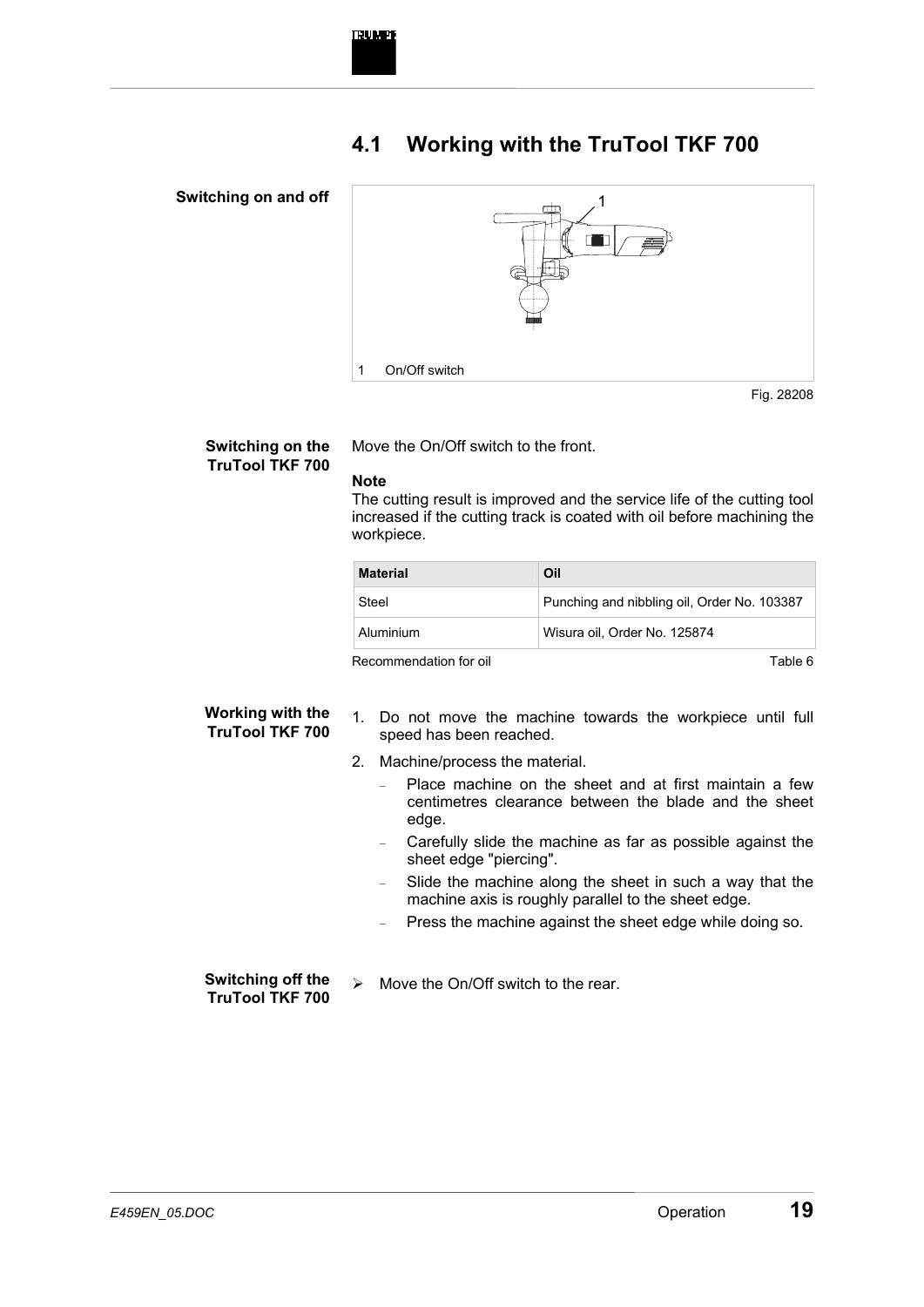

# **4.2 Changing the cutting direction**

In situations where space is limited, the tool and/or the cutting direction can be turned by 90° to the right or to the left. (see Fig. 13470, Pg. 22)

- 1. Open locking mechanism (15).
- 2. Rotate die carrier (1) by 90° in the desired direction.
- 3. Close locking mechanism (15).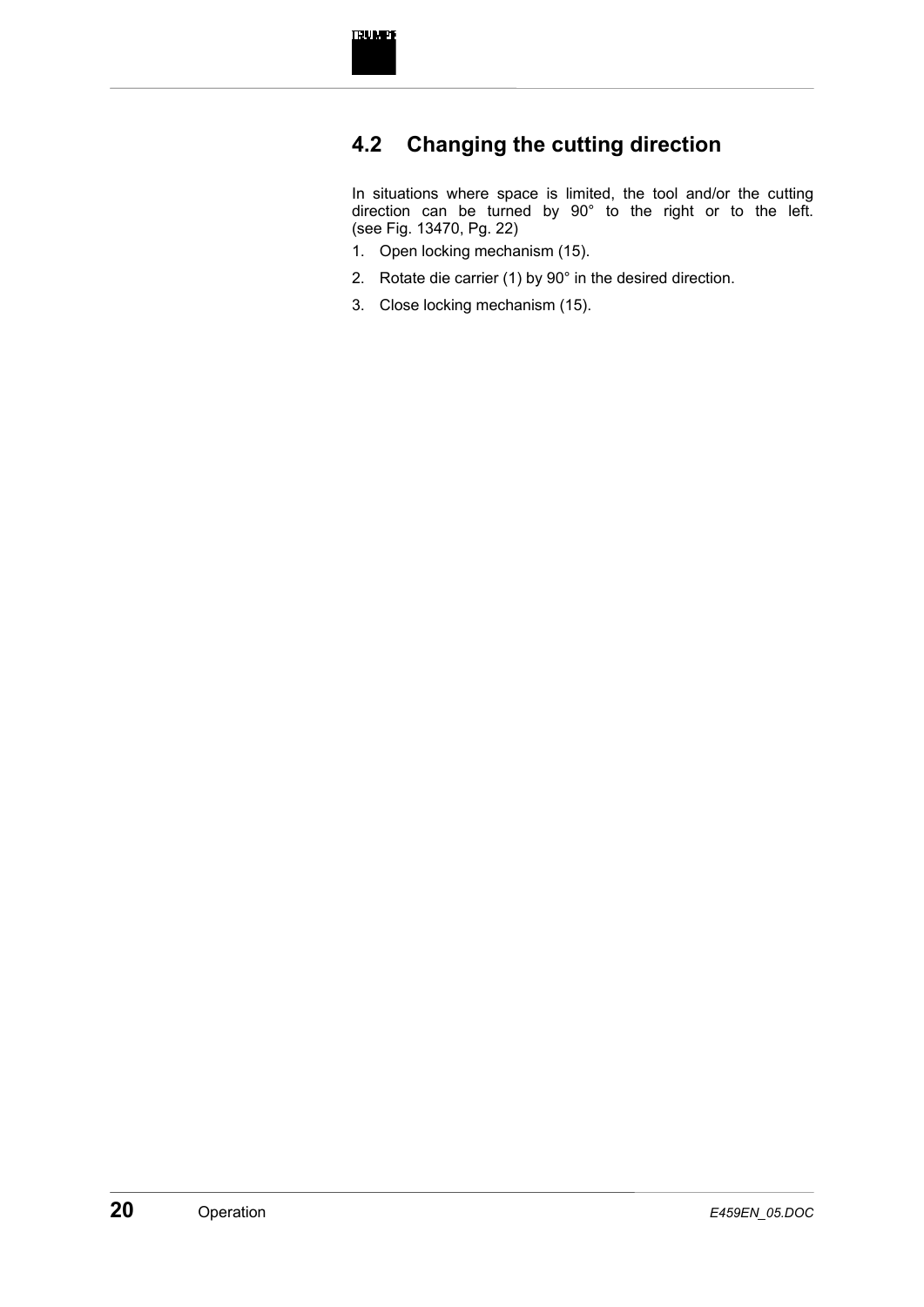

### **5. Maintenance**



#### **Damage to property possible due to blunt tools! Overloading of the machine.**

 $\triangleright$  Check the cutting edge of the cutting tool hourly for wear. Sharp blades provide good cutting performance and are easier on the machine. Replace blades promptly.



#### **Risk of possible injury due to improper repairs! The machine does not function properly.**

 $\triangleright$  Repairs should be carried out only by a trained specialist.

| <b>Maintenance point</b>     | Procedure and time interval                                                                                              | <b>Recommended lubricants</b> | Order No.<br><b>Lubrication agents</b> |
|------------------------------|--------------------------------------------------------------------------------------------------------------------------|-------------------------------|----------------------------------------|
| Ram/carrier                  | With each tool change                                                                                                    | Lubricating grease "G1" I     | 344969                                 |
| Gearbox and<br>gear head (2) | After 300 operating hours, arrange<br>for a trained specialist to<br>relubricate or to replace the<br>lubricating grease | Lubricating grease "G1" I     | 0139440                                |
| Pressure die                 | Clean as needed                                                                                                          |                               |                                        |
| <b>Ventilation slots</b>     | Clean as needed                                                                                                          | $\overline{\phantom{0}}$      | $\overline{\phantom{0}}$               |
| Diameter                     | Replace as needed                                                                                                        | $\overline{\phantom{a}}$      | $\overline{\phantom{a}}$               |
| Ram                          | Clean as needed                                                                                                          |                               |                                        |

Maintenance positions and maintenance intervals **Table 7** and the state of the state 7 and 7 able 7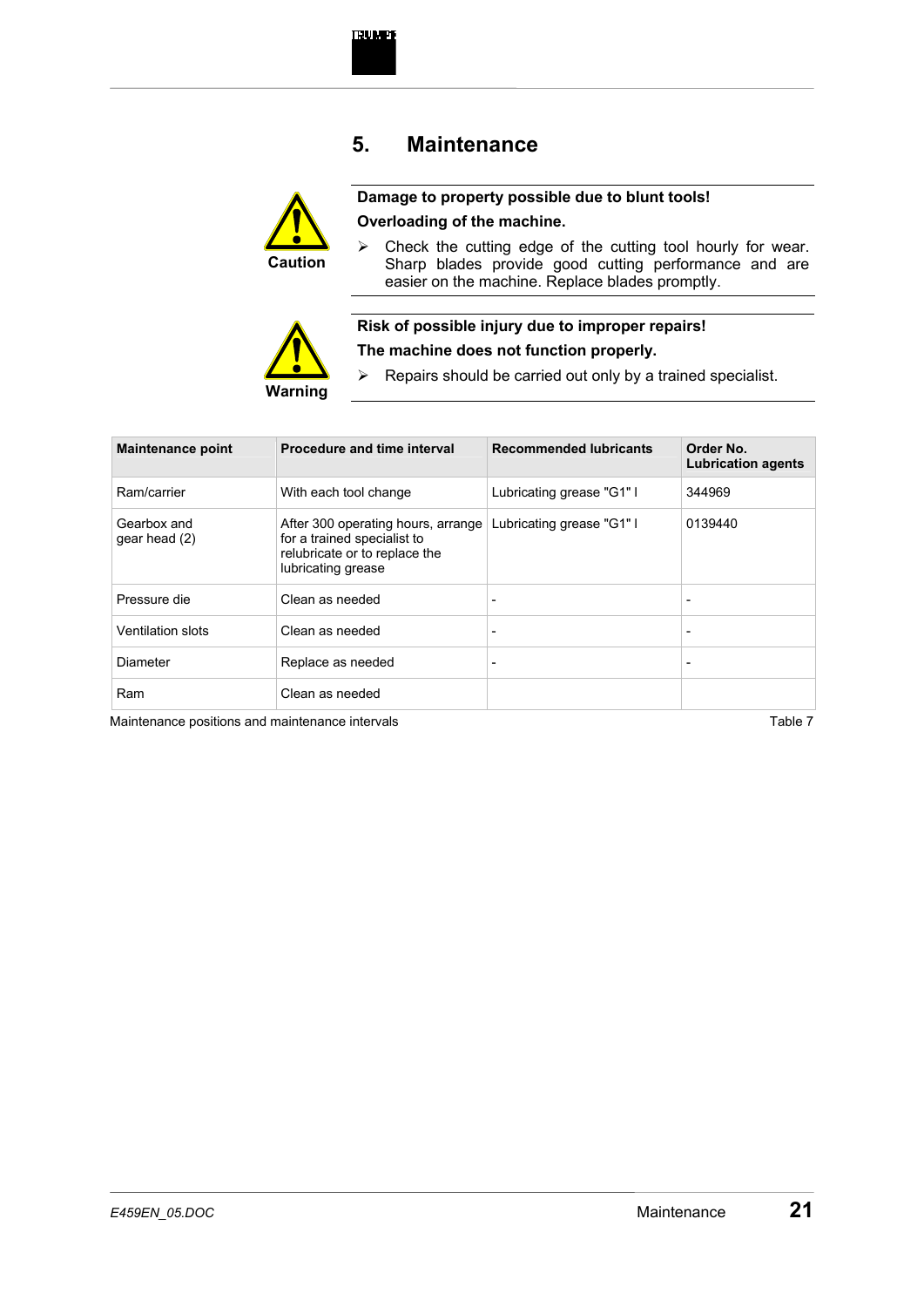

# **5.1 Changing the tool**



Fig. 13470

 $\triangleright$  The blade must be replaced if it has become blunt.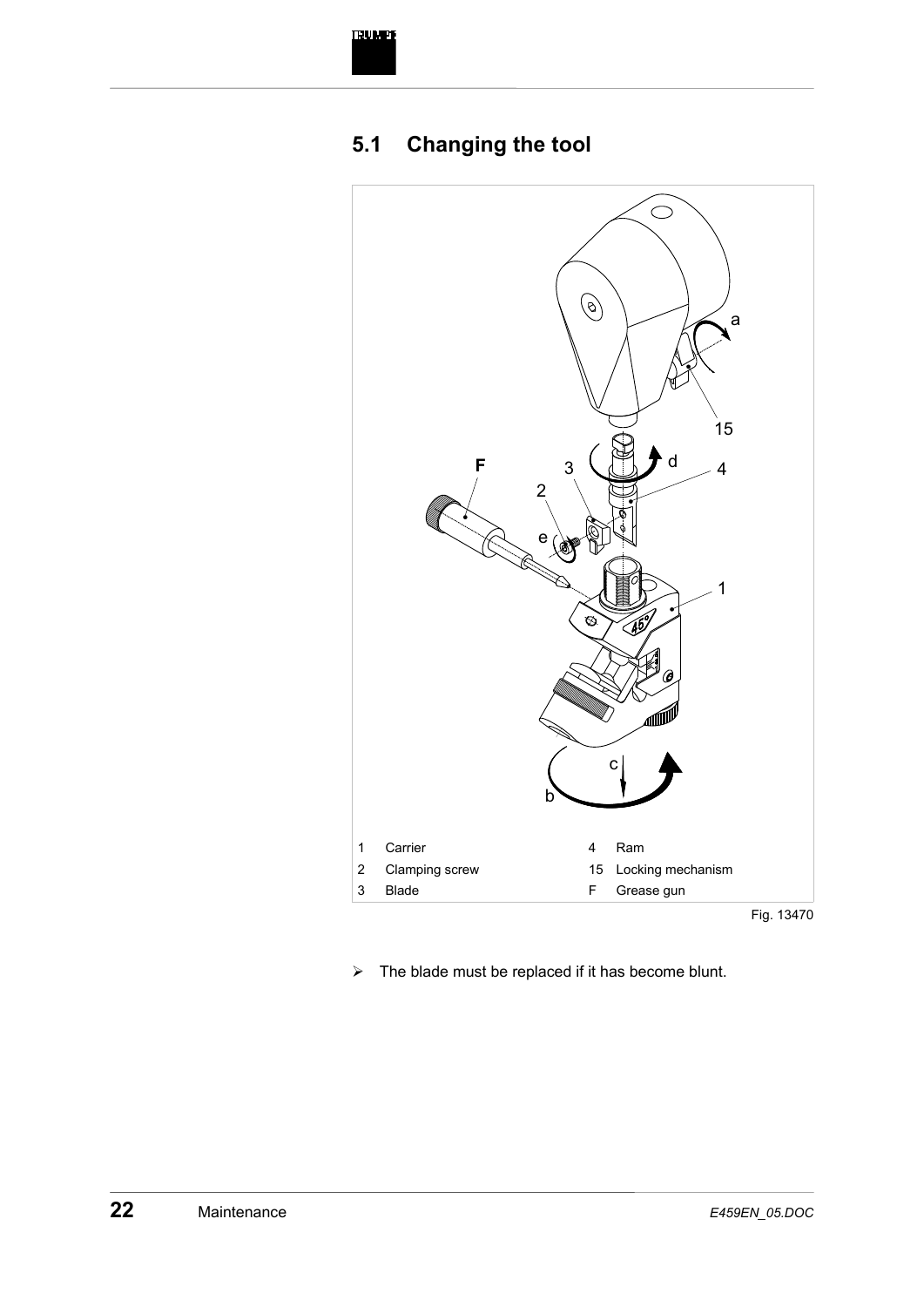### **Disassembling the blade**

- 1. Open locking mechanism (15).
- 2. Rotate supporting body (1) by 45°.
- 3. Pull supporting body (1) out towards the bottom.
- 4. Rotate ram (4) by 180° and pull it out towards the bottom.

# **Cleaning the tool**

 $\triangleright$  Loosen the clamping screw (2) and remove the blade (3). Clean the ram (4).

# **Mounting the blade**

- 1. Screw new blade (3) tightly to the ram (4) with the small screw (2) (tightening torque 9 Nm).
- 2. Insert cleaned ram (4) into the ram receptacle and lock with a 180° turn.
- 3. Mount the carrier (1).
- 4. Close locking mechanism (15).
- 5. Place grease nipple laterally on the carrier using a grease gun "F" with lubricating grease "G1" TRUMPF Order No. 139440.

#### **Note**

Use only original TRUMPF replacement parts.

# **5.2 Replacing carbon brushes**

The motor comes to a standstill when the carbon brushes are worn out.

 $\triangleright$  Have the carbon brushes checked and replaced as needed by a trained technician.

#### **Note**

Only use original replacement parts and take note of the information on the rating plate.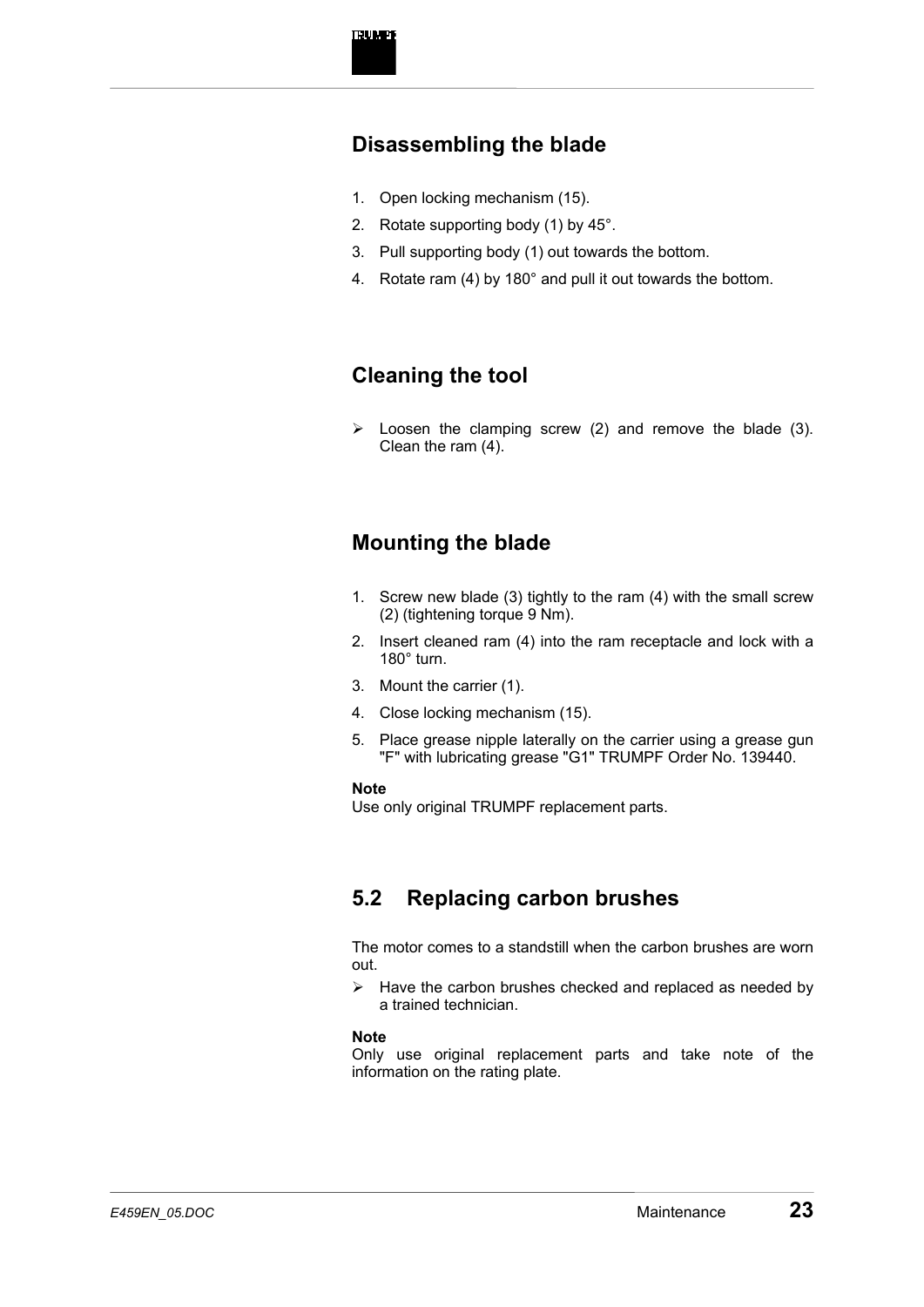# **6. Wearing parts**

| <b>Designation</b>                                                                                                      | Material No. |
|-------------------------------------------------------------------------------------------------------------------------|--------------|
| Blade standard for the machining of<br>materials with a tensile strength of up to<br>$400$ N/mm <sup>2</sup>            | 130879       |
| Select the drawing file using the file selection<br>masks.<br>(e.g. mild steel, aluminium)                              |              |
| Blade high-tensile for the machining of<br>materials with a tensile strength greater than<br>$400$ N/mm <sup>2</sup> is | 130880       |
| (e.g. chromium steel)                                                                                                   |              |

Table 8

**Ordering wearing parts** 

To ensure fast delivery of the correct original and wearing parts:

- 1. Give the order number.
- 2. Enter further order data:
	- Tension data
	- Number of pieces
	- Machine type
- 3. Give complete dispatch data:
	- Correct address.
	- Required delivery type (e.g. air mail, courier, express mail, ordinary freight, parcel post).
- 4. Send the order to the TRUMPF representative office. For TRUMPF service addresses, see the address list at the end of the document.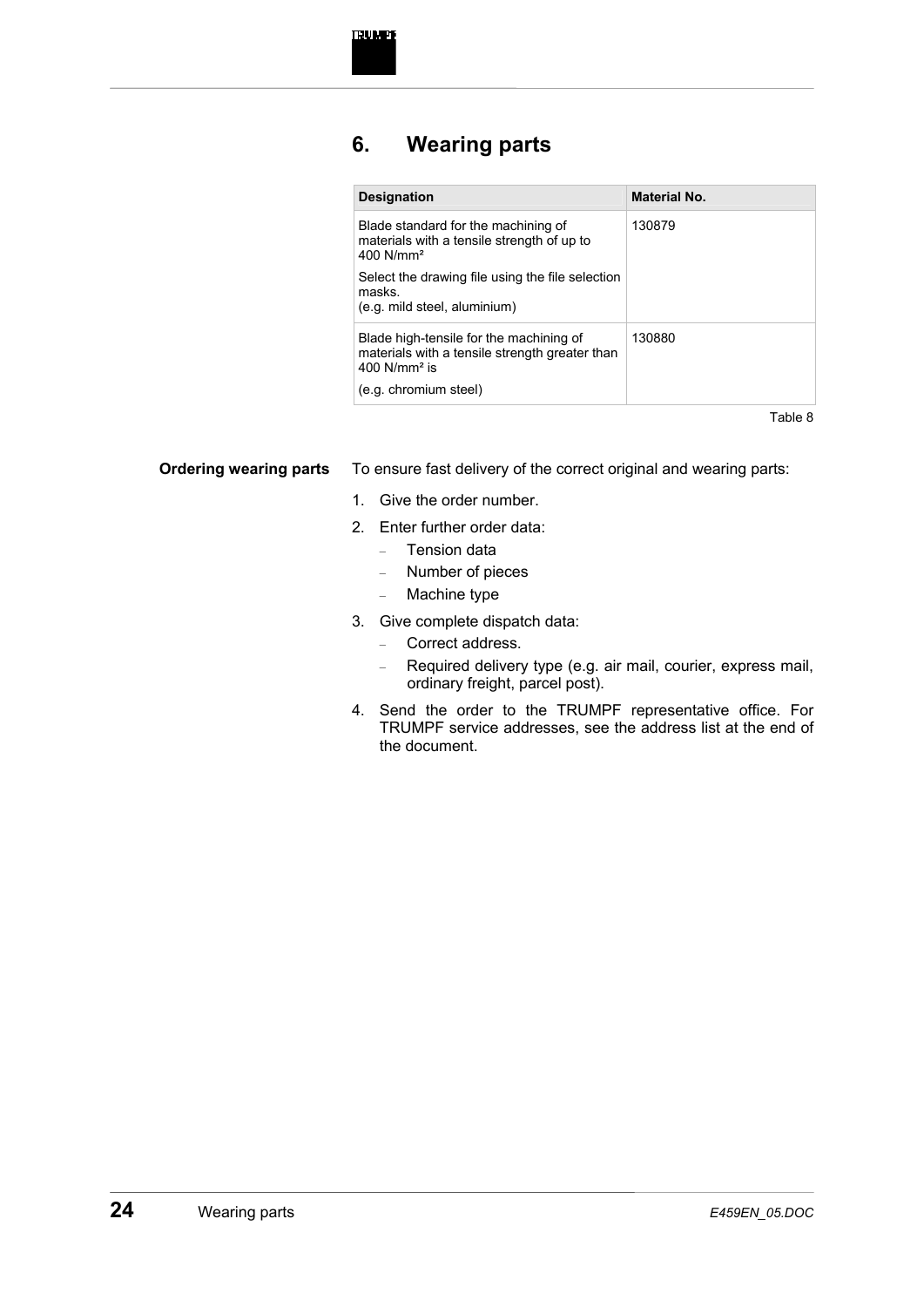# **7. Original accessories**

| <b>Designation</b>                                    | <b>Material No.</b> |
|-------------------------------------------------------|---------------------|
| Blade mounted (for the machining of mild steel)       | 130879              |
| Handle                                                | 131063              |
| Spanner TORX T25                                      | 131549              |
| Grease gun                                            | 068624              |
| Lubricating grease "G1"                               | 344969              |
| Case                                                  | 982540              |
| Roller holder                                         | 130868              |
| Operator's manual                                     | 976203              |
| Safety information (red document), other<br>countries | 125699              |
| Safety information (red document), USA                | 1239438             |
| Allen key 4 m DIN 911                                 | 067849              |
| Allen key 5 mm DIN 911                                | 067857              |

# **8. Options**

| <b>Designation</b>                                | <b>Material No.</b> |
|---------------------------------------------------|---------------------|
| Work station                                      | 977764              |
| Adapter                                           | 1551819             |
| Carrier complete 30°                              | 977770              |
| Carrier complete 37.5°                            | 977769              |
| Carrier complete 45°                              | 977767              |
| Supporting roller complete                        | 131559              |
| Punching and nibbling oil for aluminium (1 litre) | 125874              |
| Punching and nibbling oil for steel (0.5 litre)   | 103387              |